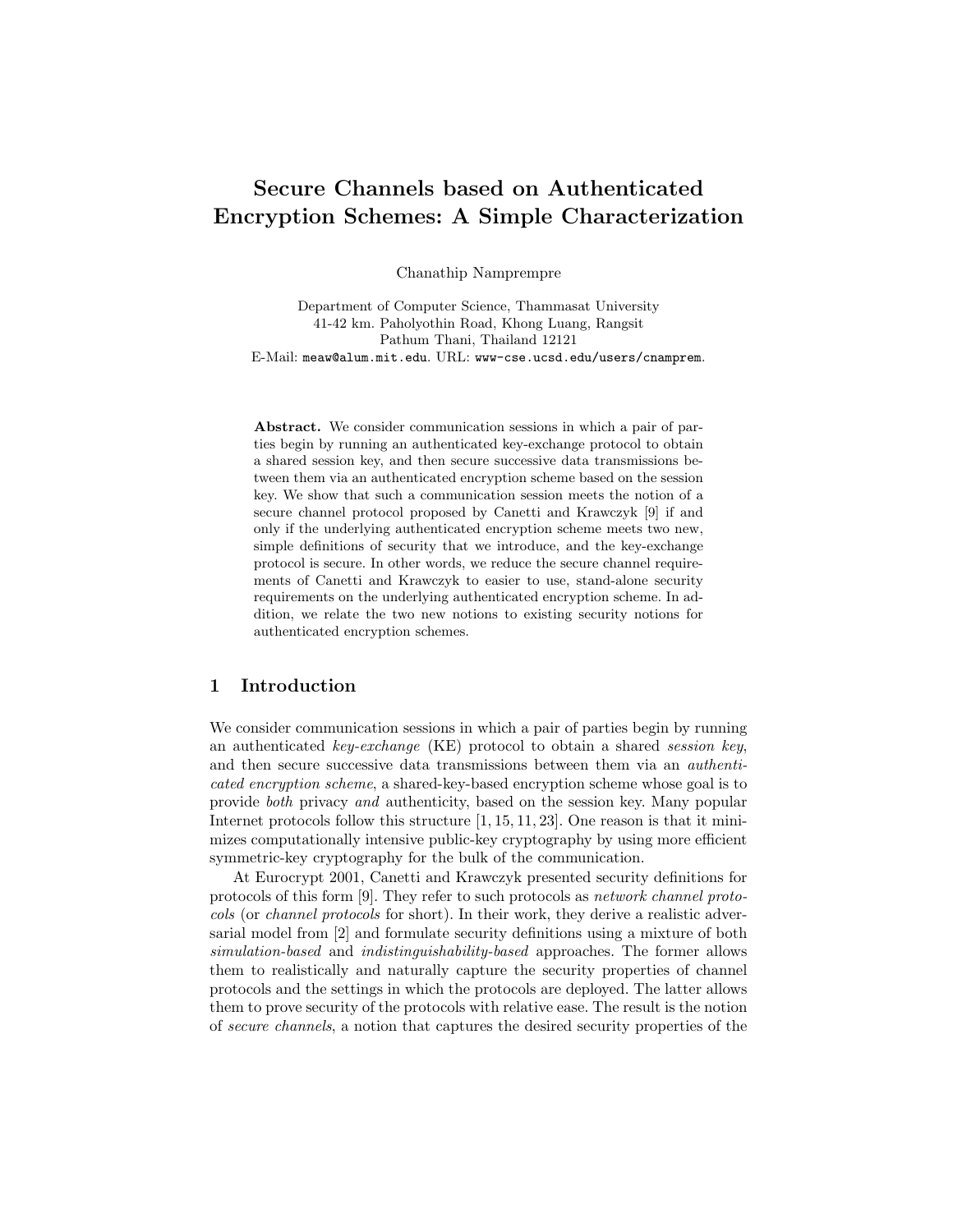communication channels themselves, rather than those of the components used in constructing them, namely the underlying authenticated encryption schemes.

In contrast, most existing work has traditionally focused on security properties of encryption schemes. Examples include indistinguishability notions for asymmetric encryption schemes pioneered in [17] and adapted to symmetric-key settings in [3], non-malleability notions defined in [13, 3] and refined in [8], and integrity notions defined in [19, 5, 20]. Due to the simplicity and ease of use of these definitions, this approach has proved fruitful and has become the standard way to prove security of encryption schemes.

Our work uses this traditional approach to investigate security properties of the authenticated encryption schemes underlying channel protocols. In particular, our goal is to address the following question. Suppose one takes a "secure" KE protocol and combines it with an authenticated encryption scheme as described above to obtain a channel protocol. What are the necessary and sufficient conditions on the underlying authenticated encryption scheme for the resulting channel protocol to be a secure channel per [9]? The answer to this question will allow us to analyze security of channel protocols in a modular fashion: first consider the underlying KE protocol and the underlying authenticated encryption scheme separately, then determine whether the former is "secure" and whether the latter meets the necessary and sufficient conditions. If both are affirmative, then the channel protocol in question is a secure channel. Not only does this approach simplify protocol analysis, but the necessary and sufficient conditions also help distill exactly the security properties of authenticated encryption schemes that are needed to obtain secure channels. This understanding can help guide cryptographers in designing future schemes for building secure channels.

Krawczyk has already made some progress in this direction in [20]: he provides a necessary condition for a class of authenticated encryption schemes, namely those constructed via the "Authenticate-then-Encrypt" method,<sup>1</sup> to yield a secure channel, assuming that the underlying KE protocol is "secure." Our goal is to provide both necessary and sufficient conditions that are easy-touse and can be applied to any authenticated encryption schemes, as opposed to schemes of a certain form. To this end, we use the traditional approach of defining security since it yields definitions that are simple and relatively easy to use.

SECURITY MODEL OF CANETTI AND KRAWCZYK. In [9], Canetti and Krawczyk use the adversarial model of [2]: an adversary is in control of all message delivery and the execution of the protocol. In particular, once the setup phase of the protocol is completed, all parties in the system simply wait for activations from the adversary. Possible activations include sending messages, receiving messages, and establishing a session. Messages are delivered solely by the adversary under

<sup>1</sup> Under this paradigm, a message authentication scheme and an encryption scheme are composed to obtain an authenticated encryption scheme as follows. To encrypt a message M, first compute its MAC via a message authentication scheme and encrypt the concatenation of  $M$  and the MAC to obtain the ciphertext to be transmitted. Decryption works in a natural way.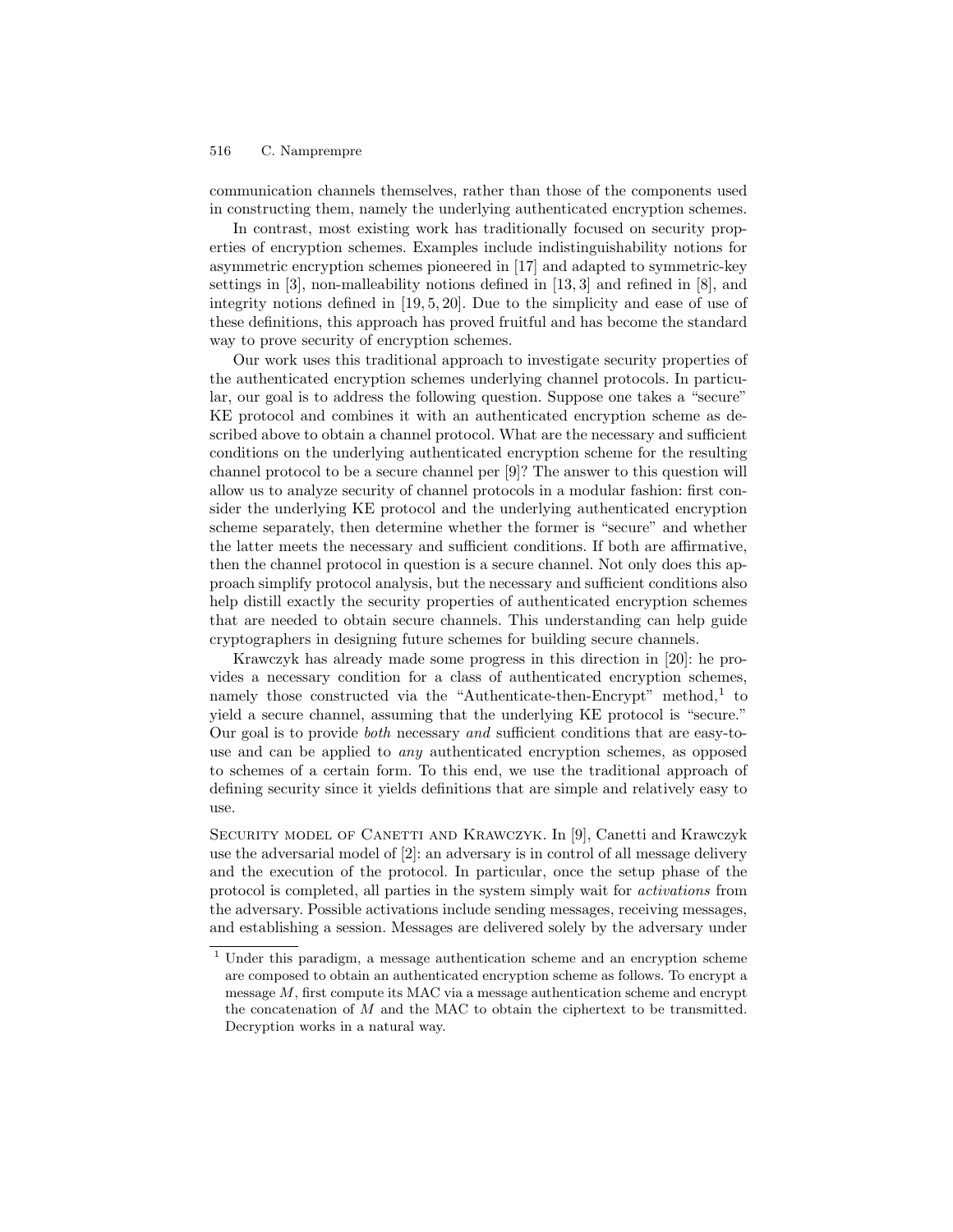either of the following models: the Authenticated-links Model (AM) and the Unauthenticated-links Model (UM). Both models allow the adversary to drop messages and to deliver them out of order. In the former, an adversary cannot inject messages and must deliver messages without modifications. In the latter, it can inject fabricated messages and modify messages before delivering them. Section 2.1 describes the security model of [9] in more detail.

Canetti and Krawczyk also present a security definition for KE protocols based on the approach of [6] in this adversarial model. Intuitively, they consider a KE protocol to be secure if, when the two parties involved in the exchange complete the protocol, (1) they arrive at the same session key, and (2) it is hard for an adversary to distinguish the session key from a random value chosen from the distribution of keys generated by the protocol.

Secure channels. Canetti and Krawczyk define a secure channel as a channel protocol that is both a secure (network) authentication protocol and a secure (network) encryption protocol. The definition of the former uses a simulationbased approach: a protocol secure in this sense must emulate ideal message transmissions where the notion of emulation amounts to computational indistinguishability of protocol outputs. To this end, [9] defines a session-based message transmission (SMT) protocol, a protocol that does nothing more than its name suggests. For example, to establish a session, a party simply records in its output that a session has been established. To send a message, a party simply puts the message in the message buffer and records in its output that the message has been sent.

The definition of secure encryption protocols applies an indistinguishabilitybased approach similar to the "find-then-guess" game in [3] (which in turn is an adaptation of semantic security of [17] into the symmetric setting) in this adversarial model. Specifically, the protocol is run in the UM against an adversary which, at some point during the run, chooses a session it wishes to break. The rest of the run closely follows the standard find-then-guess game with a few important exceptions. See Section 2.2 for details.

Capturing the essence of secure channels. Following [9], we define a transform to specify how the channel protocols considered in this paper are generated: given a KE protocol  $\pi$  and an authenticated encryption scheme  $\mathcal{AE}$ , we associate with them a channel protocol  $NC = \text{NetAE}(\pi, \mathcal{AE})$  obtained by applying the transform to  $\pi$  and  $\mathcal{AE}$ . This transform is defined in Section 2.3. We focus on protocols constructed via this transform. Our goal is to find simple necessary and sufficient conditions on the underlying authenticated encryption scheme such that the protocol is a secure channel, assuming that the KE protocol is secure. We define two simple notions: SINT-PTXT and IND-CCVA. The former (resp. the latter) is a necessary and sufficient condition on the underlying authenticated encryption scheme such that the channel protocol is a secure authentication (resp. encryption) protocol. In effect, this reduces the secure channel requirements of Canetti and Krawczyk to easier to use, stand-alone security requirements on the underlying authenticated encryption scheme.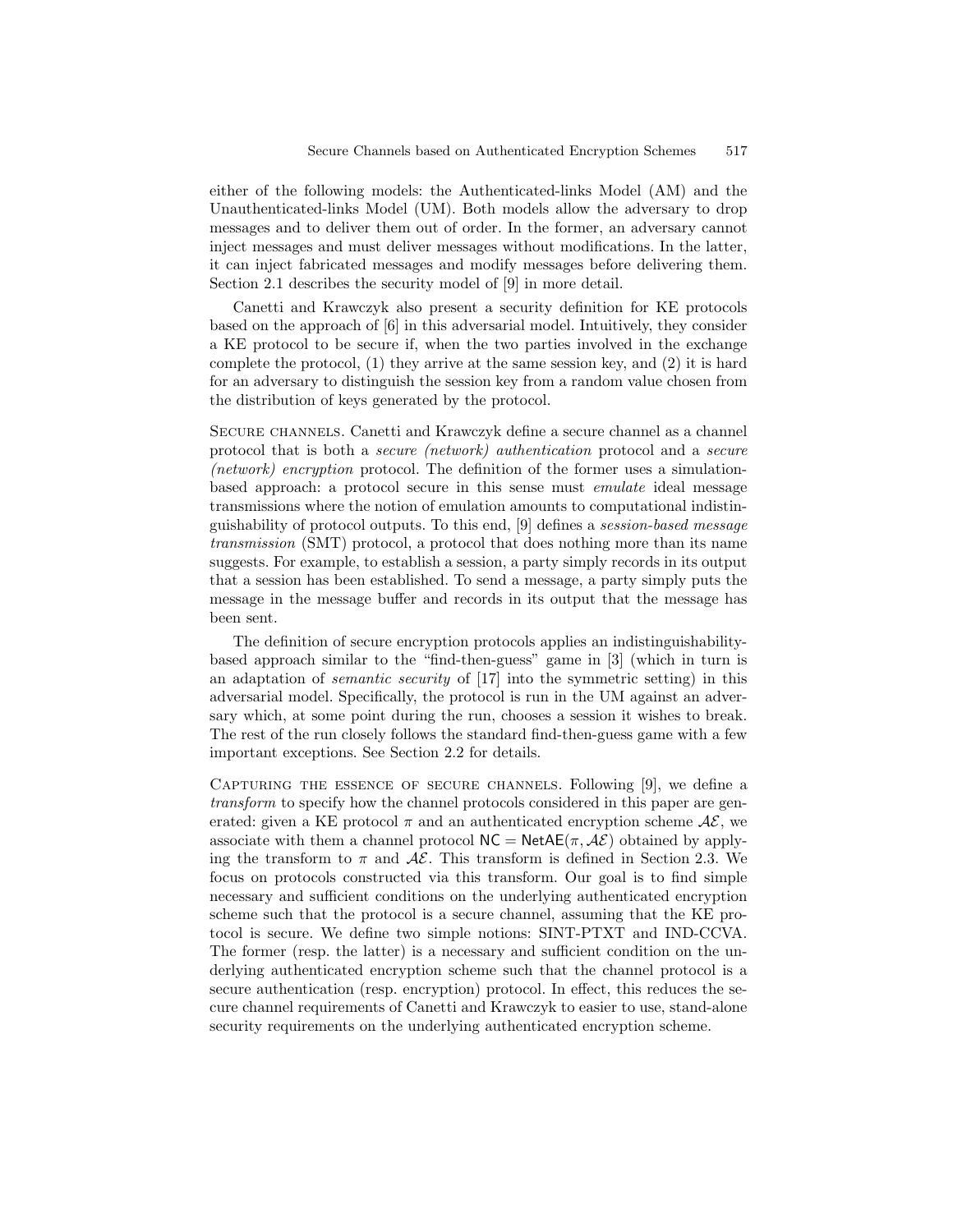We define the two notions using the traditional approach: we give an adversary access to certain oracles, run it in an experiment, and then measure the probability that it succeeds. Section 3 describes these notions in detail. Precise statements of our main results are presented in Section 4 along with the proof ideas.

Technical issue. The notion of secure authentication protocols captures reasonable authenticity guarantees such as resistance against replay attacks and forgeries. Therefore, to determine if a channel protocol provides authenticity when these attacks are of concern, one needs simply determine whether the protocol is a secure authentication protocol. However, due to a technical issue arisen from the notion of secure encryption protocol per [9], the same cannot be said regarding privacy. In particular, there exists a channel protocol that clearly does not provide semantic security [17] (i.e., partial information about transmitted messages may be leaked) and yet is provably a secure encryption protocol. Arguably, however, this technical issue does not arise in many practical protocols, including the popular SSH, SSL, and TLS. Consequently, the notion of secure encryption protocol can still be applied to these protocols to obtain meaningful results regarding their privacy guarantees. Section 5 discusses this issue in more detail.

FUTURE WORK. Canetti and Krawczyk have recently proposed an alternative notion for secure channels that implies their secure channel notion of [9]. This new notion is called universally composable secure channels [10]. It provides strong composability guarantees, which means that its security guarantees hold even if the channel protocol is used in combination with other protocols. Thus, a natural research direction is to determine whether we can use the same approach taken here to derive simple necessary and sufficient conditions for an authenticated encryption scheme to yield a universally composable secure channel.

# 2 Definitions

#### 2.1 Preliminaries

Since the authenticated encryption schemes considered in [9] have stateful decryption algorithms, we modify the standard syntax of symmetric authenticated encryption schemes, which assumes that decryption algorithms are stateless [3], to allow for stateful decryption algorithms. We also explicitly specify the syntax of a message-driven protocol based on [2, 9] and restate the security model of [9] in more detail here.

Syntax of (symmetric) authenticated encryption schemes. A (symmetric) authenticated encryption scheme  $A\mathcal{E} = (\mathcal{K}, \mathcal{E}, \mathcal{D})$  consists of three algorithms. The randomized key generation algorithm  $K$  takes as input a security parameter  $k \in \mathbb{N}$  and returns a key K; we write  $K \stackrel{R}{\leftarrow} \mathcal{K}(k)$ . The encryption algorithm  $\mathcal E$  could be randomized or stateful. It takes the key K and a plaintext M to return a *ciphertext* C; we write  $C \stackrel{R}{\leftarrow} \mathcal{E}_K(M)$ . The *decryption* algorithm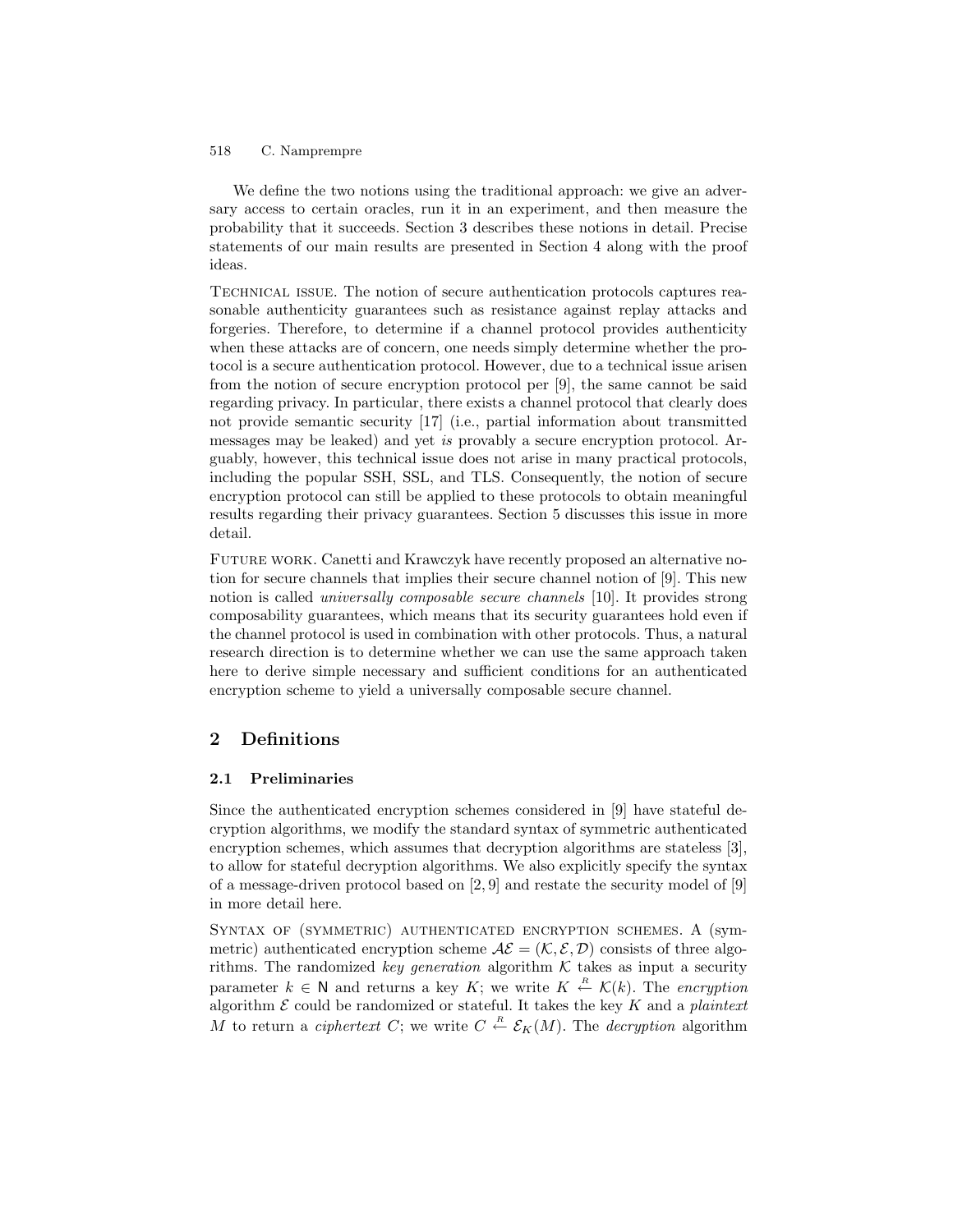D could be deterministic, and it could be either stateless or stateful. It takes the key  $K$  and a string  $C$  to return either the corresponding plaintext  $M$  or the symbol  $\bot$ ; we write  $x \leftarrow \mathcal{D}_K(C)$  where  $x \in \{0,1\}^* \cup \{\bot\}$ . Above, a randomized algorithm flips coins anew on each invocation, and a stateful algorithm uses and then updates a state that is maintained across invocations.

Since the decryption algorithm is allowed to be stateful here, the usual correctness condition, which requires that  $\mathcal{D}_K(\mathcal{E}_K(M)) = M$  for all M in the message space, is replaced with a less stringent condition requiring only that decryption succeed when the encryption and decryption processes are in synchrony. More precisely, the following must be true for any key  $K$  and plaintexts  $M_1, M_2, \ldots$  Suppose that both  $\mathcal{E}_K$  and  $\mathcal{D}_K$  are in their initial states. For  $i = 1, 2, \ldots$ , let  $C_i = \mathcal{E}_K(M_i)$  and let  $M'_i = \mathcal{D}_K(C_i)$ . It must be that  $M_i = M'_i$  for all i. Notice that this imposes no correctness requirement when ciphertexts are decrypted out of order. It is up to an individual scheme to decide how to handle ciphertexts that are decrypted out of order. For example, it can reject all such ciphertexts or accept only the ones that decrypt to certain seen messages. We stress that since this requirement is a part of the *syntax* of encryption schemes, it is liberal by design (messages that arrive out of order can have arbitrary decryptions under this requirement!).<sup>2</sup> The goal here is to ensure that as many encryption schemes as possible can be analyzed under the security notions of interest.

SYNTAX OF MESSAGE-DRIVEN PROTOCOLS. A message-driven protocol  $NC =$  $(\mathcal{IG}, \mathcal{B}, \mathcal{I}, x, l, n, r)$ , activation list) consists of three algorithms, four positive integer parameters, and a list of activations that can be invoked on a party along with instructions on how the party should handle them. Let  $k \in N$  be the security parameter. The parameter  $n$  specifies the upper bound of the number of parties in the system. The randomized *input generation* algorithm  $IG$  takes as inputs k and an x-bit string and returns n strings  $(x_1, \ldots, x_n)$ . The randomized bootstrapping algorithm<sup>3</sup>  $\beta$  takes as inputs k and an l-bit string and returns  $n+1$  strings  $(I_0, \ldots, I_n)$ . For each party  $P_i$ , the possibly randomized *initialization* algorithm  $\mathcal I$  takes as inputs  $I_0, I_i, x_i$ , and an r-bit string. Executing the initialization algorithm may cause the party to update its *internal state*, to generate outputs to be appended to its local output, and/or to produce messages to be sent to other parties.

MESSAGE-DRIVEN PROTOCOL EXECUTION [9]. Let  $k \in \mathbb{N}$  be the security parameter. A protocol  $NC = (\mathcal{IG}, \mathcal{B}, \mathcal{I}, x, l, n, r,$  activation list) is executed against an adversary as follows. First, random coins for  $IG, B$ , and  $I$  are generated, and  $IG$ and  $\beta$  are executed. Then, each party  $P_i$  executes the initialization algorithm  $I$  giving it appropriate inputs as described above. When the initialization algo-

<sup>&</sup>lt;sup>2</sup> Recall that *syntax* and *security notion* are two separate concepts. Apparently "insecure" schemes such as one that allows arbitrary decryptions for messages that arrive out-of-order are in fact legitimate encryption schemes, i.e. they follow the syntax defined here. However, they are not secure under integrity notions, for instance.

 $3$  Also known as an initialization function in [2, 9]. We drop their terminology here to avoid confusion with the initialization algorithm.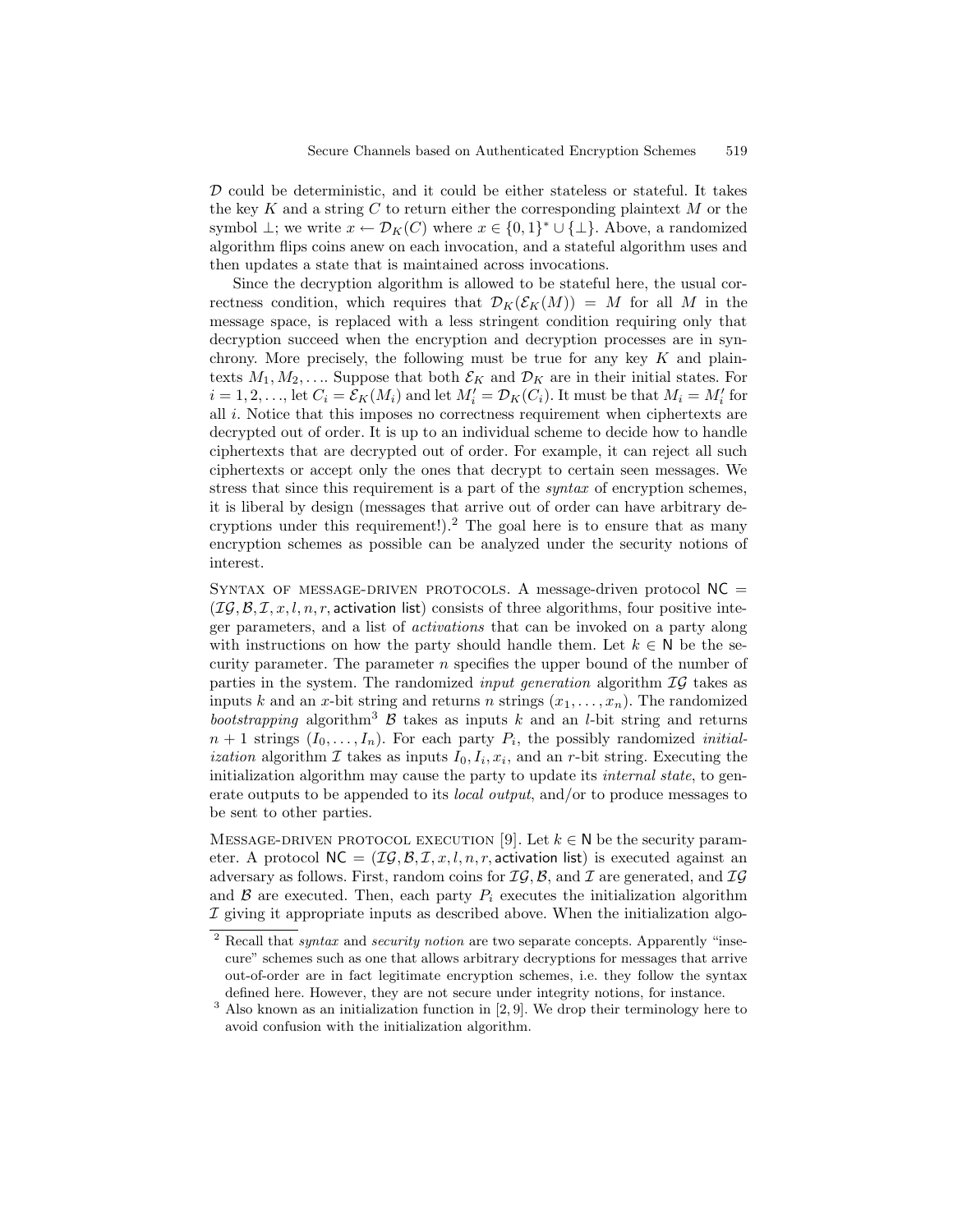rithm completes, the party waits for incoming activations. Finally, the adversary is run using  $k, I_0$ , and as many random coins as it needs. The adversary takes over and activates any parties it wishes to at this point.

Upon receiving an activation, a party executes the corresponding algorithm as specified in activation list. Again, the result of the execution may be internal state updates, local output generation, and/or outgoing messages. In the last case, the party appends the message in the message buffer  $M$  along with its source, destination, and, in the case of a session-based protocol, the associated session. As an example, upon receiving a "send" activation from the adversary, a party finds the algorithm for handling a send activation in its activation list and executes the algorithm. This typically involves encrypting the message, appending the ciphertext (along with its source, destination, and session ID) to  $M$ , and recording the event (e.g., a record to the effect "sent M to P within session s") in the party's local output.

PROTOCOL OUTPUT. The output of a running protocol is the concatenation of the cumulative local outputs of all the parties, together with the output of the adversary. Furthermore, since all actions of the adversary are recorded in the local outputs, they are part of the protocol output.

Session-based message-driven protocols [9]. A session-based messagedriven protocol defines at least two activations: establish-session and expiresession. They specify how each party can establish a session between itself and another. We denote by  $(P, P', s)$  a session defined by the initiating party P, the responding party  $P'$ , and the session ID s. The two parties P and  $P'$  are said to play the roles of an initiator and a responder, respectively. Two identical sessions (i.e., identical session IDs, participating parties, and their respective roles) from the point of view of the initiator and the responder are called matching sessions. In other words, if in an execution of a protocol an initiating party  $P$  has a session  $(P, P', s)$  and a responding party P' has a session  $(P, P', s)$ , then we say that the two sessions are matching. The defining feature of session-based protocols is that individual sessions are maintained separately from one another even when they are established between the same pair of parties.

Key-exchange protocols. A key-exchange (KE) protocol is a session-based message-driven protocol that specifies how two parties can establish a shared session key to be used during a session. Upon an establish-session activation, a party triggers a sub-protocol to establish a session with another party. This sub-protocol will likely result in further activations such as message sends and receipts. Once the sub-protocol completes, the two parties write on their outputs the resulting session key and mark the entry as "secret." Note that, although potentially confusing, the term "key-exchange protocol" is commonly used in the literature to refer to this sub-protocol rather than the entire protocol. Upon an expire-session activation of a particular session, the party erases the corresponding session key from its output and any internal state it may have (e.g., its memory) and terminate the session. Notice that this means that a session can be unilaterally expired. The goal of this activation is to allow KE protocols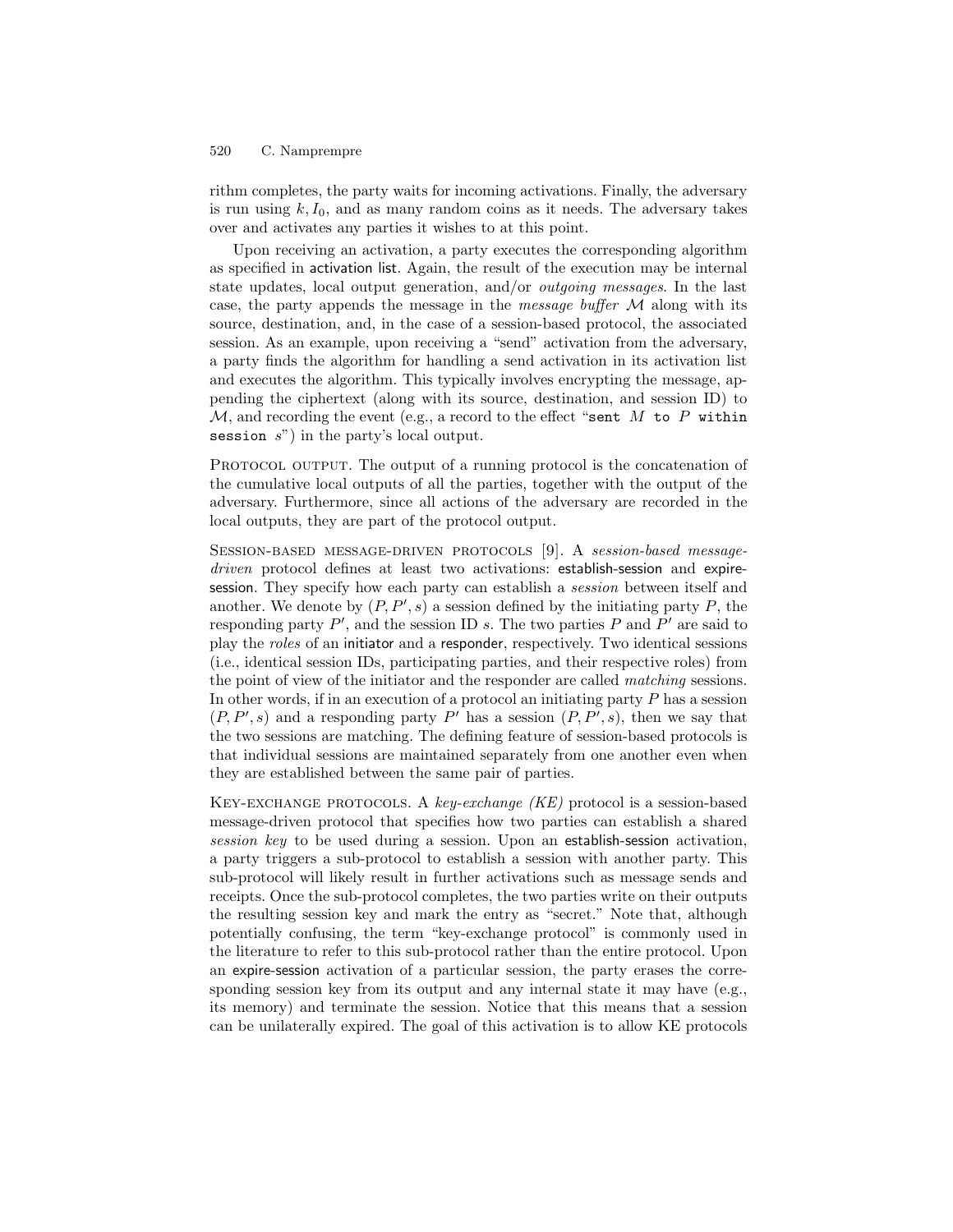to provide perfect forward secrecy of sessions, a property that past session keys remain secret even after long-term keys are compromised [18, 12].

NETWORK CHANNEL PROTOCOLS. A *network channel* protocol (or a channel protocol for short) is a session-based message-driven protocol with two additional activations: send and incoming. They specify what a party running the protocol should do to send and to receive a message.

POWER OF AN ADVERSARY. When interacting with parties executing a sessionbased message-driven protocol, an adversary is allowed to access the contents of each party's local output except those marked as "secret." It can also perform the following *actions*: party activation, party corruption, session-state reveal, and session-output reveal. In addition to these actions, an adversary against a KE protocol can also perform a session-key reveal action against a party to obtain a session key. A session is considered exposed if it belongs to a corrupted party, has been subjected to a session-state reveal, a session-output reveal, a session-key reveal, or has a matching session that has been exposed.

Authenticated and unauthenticated links models. In the Authenticatedlinks Model (AM), the adversary can perform all of the actions mentioned above. Furthermore, all message delivery is performed by A: to deliver a message in the message buffer  $M$ , the adversary A removes it from  $M$  and activates the receiving party with the message as an incoming message. We emphasize that  $A$  can deliver messages in any arbitrary order and can drop messages from  $M$  entirely. However, it cannot deliver messages that are not in  $M$ , and when it does deliver a message, it must do so without any modifications to the message. On the other hand, in the Unauthenticated-links Model (UM), not only can a UM adversary perform all of the actions permitted to an AM adversary, but it can also deliver messages that are not in  $M$  or modify messages in  $M$  before delivering them.

NOTATION. We use |r| to denote the length in bits of a string r. Let  $k \in \mathbb{N}$  be the security parameter, and let U be an adversary. Let  $NC = (\mathcal{IG}, \mathcal{B}, \mathcal{I}, x, l, n, r, \mathcal{I})$ activation list) be a session-based message-driven protocol. We follow the notation of [2, 9] for the protocol output. We describe it here in detail for the UM. The AM is done similarly except that the bootstrapping algorithm is ignored and its outputs are omitted. We denote by  $UNADV_{\pi,U}(k, \vec{x}, \vec{r})$  the output of the UM adversary U running against parties executing the protocol  $\pi$  with security parameter k, inputs  $\vec{x} = (x_1, \ldots, x_n)$ , and coins  $\vec{r} = r', r'', r_0, \ldots, r_n$  where  $|r'| =$  $x, |r''| = l$ , and  $|r_0| = \ldots = |r_n| = r$ . We denote by  $\text{UNAUTH}_{\pi,U}(k, \vec{x}, \vec{r})_i$  the cumulative output of the party  $P_i$  running the protocol  $\pi$  with security parameter k, inputs  $\vec{x}$ , and coins  $\vec{r}$  against the UM adversary U. Then, we let the protocol output UNAUTH $_{\pi,U}(k, \vec{x}, \vec{r}) = \text{UNADV}_{\pi,U}(k, \vec{x}, \vec{r})$ , UNAUTH $_{\pi,U}(k, \vec{x}, \vec{r})_1, \ldots$ , UNAUTH $_{\pi,U}(k, \vec{x}, \vec{r})_n$  and let UNAUTH $_{\pi,U}(k)$  be the random variable describing UNAUTH<sub> $\pi, U(k, \vec{x}, \vec{r})$  when  $\vec{r}$  is randomly chosen and  $\vec{x}$  is generated via</sub>  $IG(k, r')$ . We denote by UNAUTH<sub> $\pi, U$ </sub> the ensemble  $\{\text{UNAUTH}_{\pi, U}(k)\}_{k \in N}$ .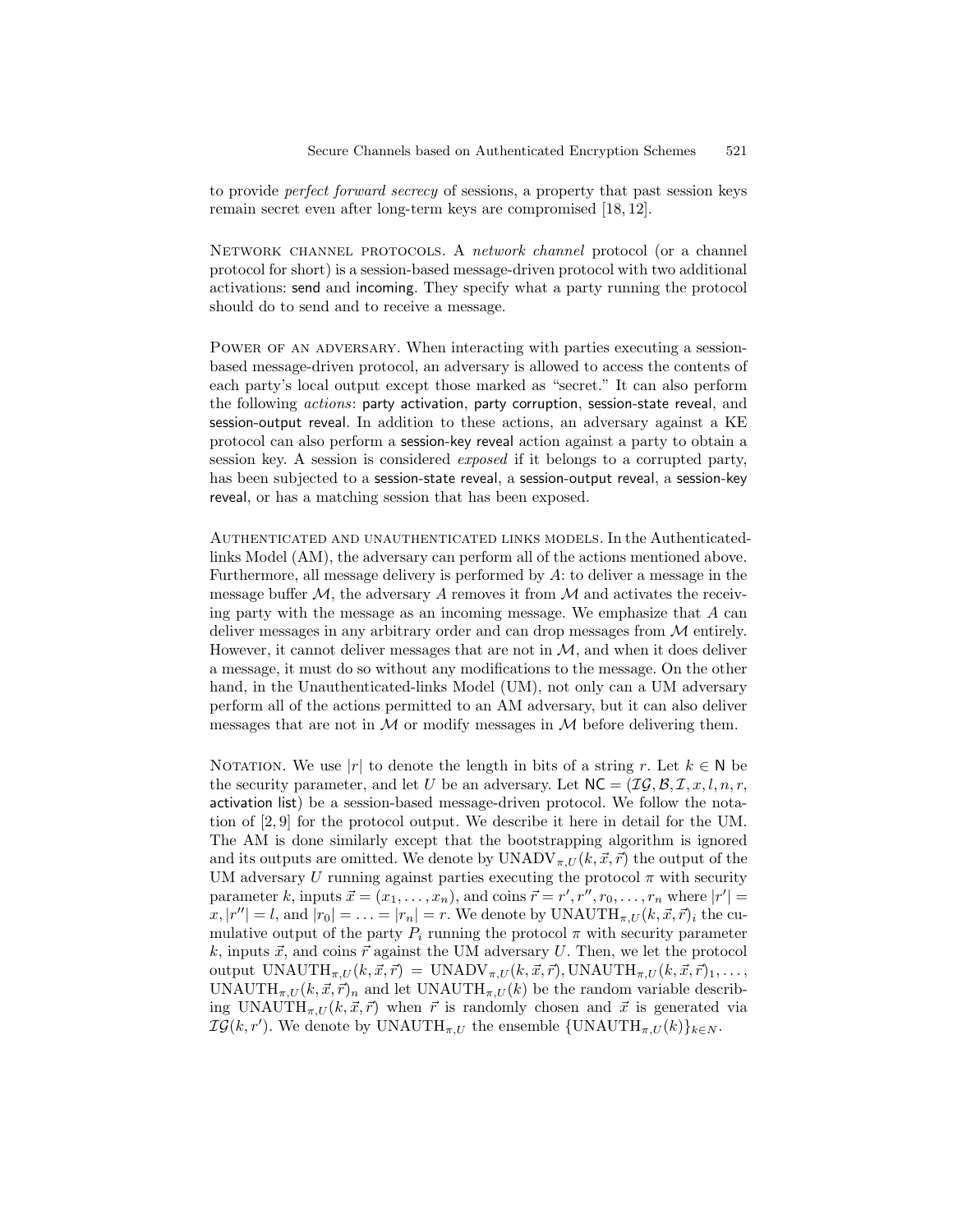#### 2.2 Secure Channels per Canetti and Krawczyk [9]

In [9], Canetti and Krawczyk define a secure channel as a channel protocol that is both a (secure) authentication protocol and a (secure) encryption protocol. For authentication protocols, their approach is to first define a protocol considered ideal as a message authentication protocol called the SMT protocol. A channel protocol is considered a secure authentication protocol if it emulates the SMT protocol in the UM. Below, we present the concept of protocol emulation, the SMT protocol, and the definition of secure authentication protocols in Definition 1, Construction 2, and Definition 3, respectively.

Definition 1 (Protocol Emulation [2,9]). Let  $\pi, \pi'$  be message-driven protocols. We say that  $\pi'$  emulates  $\pi$  in the UM if, for any UM adversary U, there exists an AM adversary A such that  $\text{AUTH}_{\pi,A}$  and  $\text{UNAUTH}_{\pi',U}$  are computationally indistinguishable.

Construction 2 (SMT Protocol [9]). The protocol SMT is a session-based message-driven protocol with the following activations: establish-session, expiresession, send, and incoming. Upon an establish-session activation, a party records the event accordingly in its output. Upon an expire-session activation, a party checks that the session exists, marks the session as expired, and records the event accordingly in its output. When a party receives a send activation involving a message, a partner, and a session ID, it checks that the session is established and is not expired. If so, it sends the given message to its partner via the specified session. Then, it records the event accordingly in its output. Finally, upon an incoming activation, a party checks that the session is established and is not expired. If so, it records the event accordingly in its output.  $\blacksquare$ 

Definition 3 (Network Authentication Protocol Security [9]). A protocol is considered to be a secure authentication protocol if it emulates the SMT protocol in the UM. П

In defining secure encryption protocols, [9] adapts the indistinguishability-based approach to a multi-party computation setting. We present their security definition here. In what follows, the activation send<sup>\*</sup> $(P,Q,s,M_b)$  has the same effects as  $\text{send}(P, Q, s, M_b)$  except that the party Q merely records the fact that a message is sent but not the actual contents of the message, i.e., P records the entry "sent a message to  $Q$  within session  $s$ ". Similarly, the activation incoming\* $(Q, P, s, C, M_b)$  has the same effects as incoming $(Q, \tilde{P}, s, C)$  except that, if the decrypted message of C is equal to  $M_b$ , then Q merely records the fact that a message is received but not the actual contents of the message  $M_b$ , i.e.,  $Q$  records the entry "received a message from  $P$  within session  $s$ ".

Let  $b$  be a bit. In the experiment below, an adversary  $U$  runs in the UM, and its goal is to break one session of its choice by performing an action called testsession against the session and then doing what it can to guess the bit b. Once U picks a session, say  $(P,Q,s)$ , it outputs a pair of messages, say  $(M_0, M_1)$ . The sender P is then activated to send  $M_b$ . However, if P records in its local output at this point that it sends  $M_b$ , then U can easily win the game by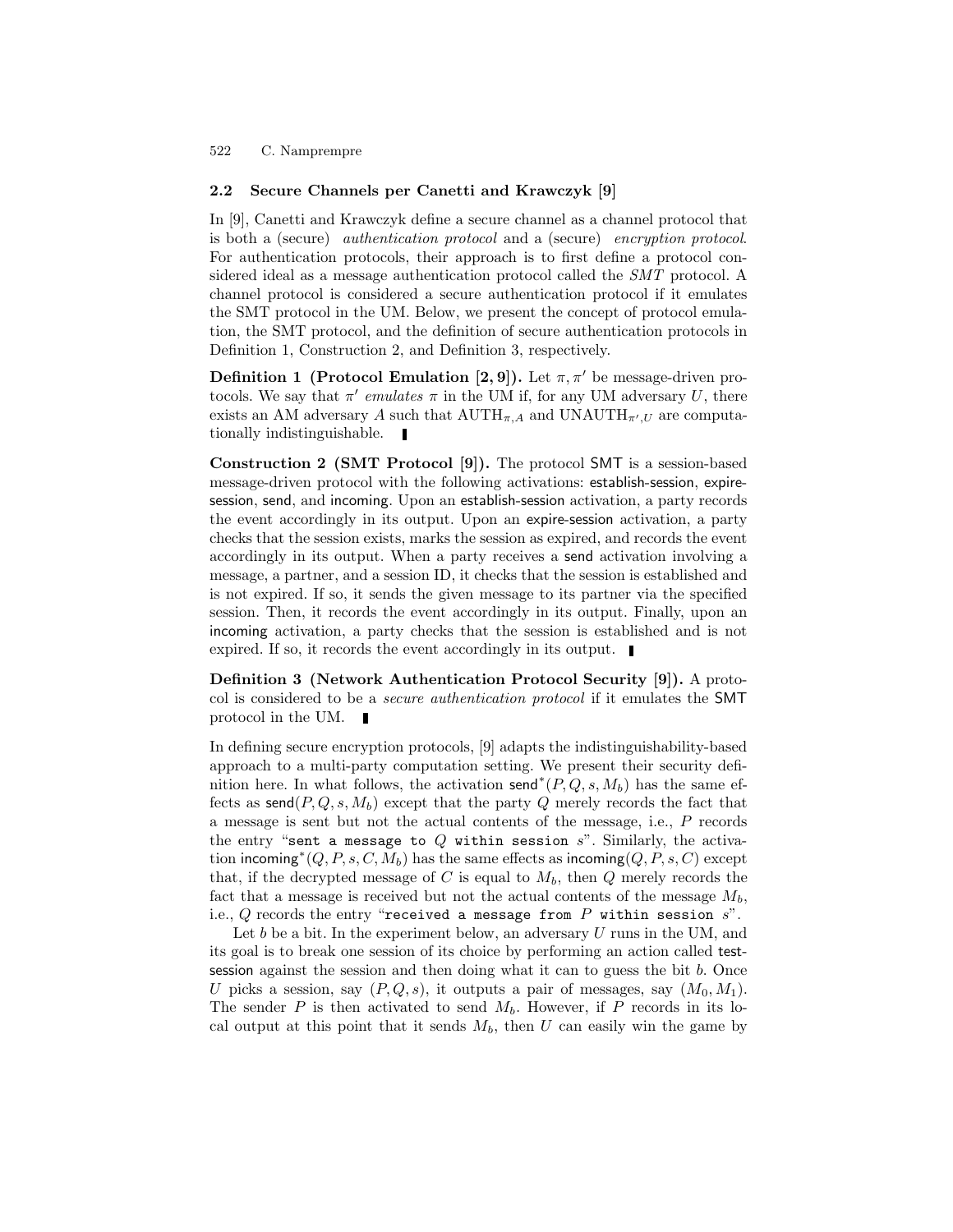simply looking at P's output. Therefore, P is activated with send<sup>\*</sup> $(P, Q, s, M_b)$ , rather than a regular send activation. The rest of the run continues in the same way as before except that now the receiving party of the tested session uses incoming<sup>\*</sup>( $Q, P, s, C, M_b$ ) to handle incoming messages. The reason for this is the following: if  $Q$  records all decryptions of incoming ciphertexts,  $U$  can easily determine the bit b by simply taking the challenge ciphertext corresponding to  $M<sub>b</sub>$ , handing it to Q as an incoming ciphertext, then seeing what Q writes on its output. The activation incoming<sup>∗</sup> prevents this trivial attack.

Unfortunately, the game in its present form allows  $U$  to easily win via another trivial attack. Suppose the tested session is  $(P,Q,s)$ . First, U picks any message  $M$ , activates  $P$  with a send activation to send  $M$  to  $Q$  via  $s$ , and outputs the challenge message pair  $(M, M')$  where  $M \neq M'$ . As a result of the send activation, P encrypts M to obtain a ciphertext C and appends C to the message buffer. Now, U activates the receiver  $Q$  with the ciphertext  $C$  as an incoming message from  $P$  via session  $s$ . If  $Q$  does not record the decrypted message, then C corresponds to M, and thus  $b = 0$ . Otherwise, C corresponds to  $M'$ , and thus  $b = 1$ . Therefore, to prevent this trivial attack, [9] requires that an adversary never ask for an encryption of a particular message more than once. This requirement can be easily implemented using counters. For example, the encryption algorithm can prepend an internal counter to the input message before encrypting the resulting string to obtain the ciphertext. In fact, the use of this mechanism is common in practical Internet protocols including SSH [23], SSL [15], and TLS [11]. Definition 4 below describes the security of network encryption protocols more precisely.

Definition 4 (Network Encryption Protocol Security [9]). Let  $k \in \mathbb{N}$ . Let  $NC = (\mathcal{IG}, \mathcal{B}, \mathcal{I}, x, l, n, r,$  activation list) be a channel protocol. Let U be a UM attacker, and let  $r_U$ :  $\mathsf{N} \to \mathsf{N}$  be the function specifying the upper bound of the running time of  $U$  in terms of  $k$ . Consider the following experiment:

Experiment  $\mathbf{Exp}_{\mathsf{NC},U}^{\text{ind-ne-}b}(k)$ 

 $r' \stackrel{R}{\leftarrow} \{0,1\}^x$ ;  $r'' \stackrel{R}{\leftarrow} \{0,1\}^l$ ;  $r_0 \stackrel{R}{\leftarrow} \{0,1\}^{r_U(k)}$  $(x_1, \ldots, x_n) \leftarrow \mathcal{IG}(k, r')$ ;  $(I_0, \ldots I_n) \leftarrow \mathcal{B}(k, r'')$ For  $i = 1, ..., n$  do  $r_i \stackrel{R}{\leftarrow} \{0,1\}^r$ ; start  $P_i$  on  $(I_0, I_i, x_i, r_i)$ Run U on input  $(k, I_0, r_0)$ , carrying out U's actions as specified in NC  $\triangleright$  When U submits test-session $(P_i, P_j, s_0)$  and outputs  $(M_0, M_1)$ — Activate  $P_i$  with send<sup>\*</sup> $(P_i, P_j, s_0, M_b)$  $\triangleright$  Continue carrying out U's actions as specified in NC except

— Whenever U activates  $P_j$  with incoming  $(P_j, P_i, s_0, C)$ , Activate  $P_j$  with incoming<sup>\*</sup> $(P_j, P_i, s_0, C, M_b)$  instead

Until  $U$  halts and outputs a bit  $d$ Output d

Above, it is required that  $U$  submit only one test-session query and that it not expose the tested session thereafter. Furthermore, for the tested session, we require that U never invoke send activations involving  $M_0$  or  $M_1$  and also never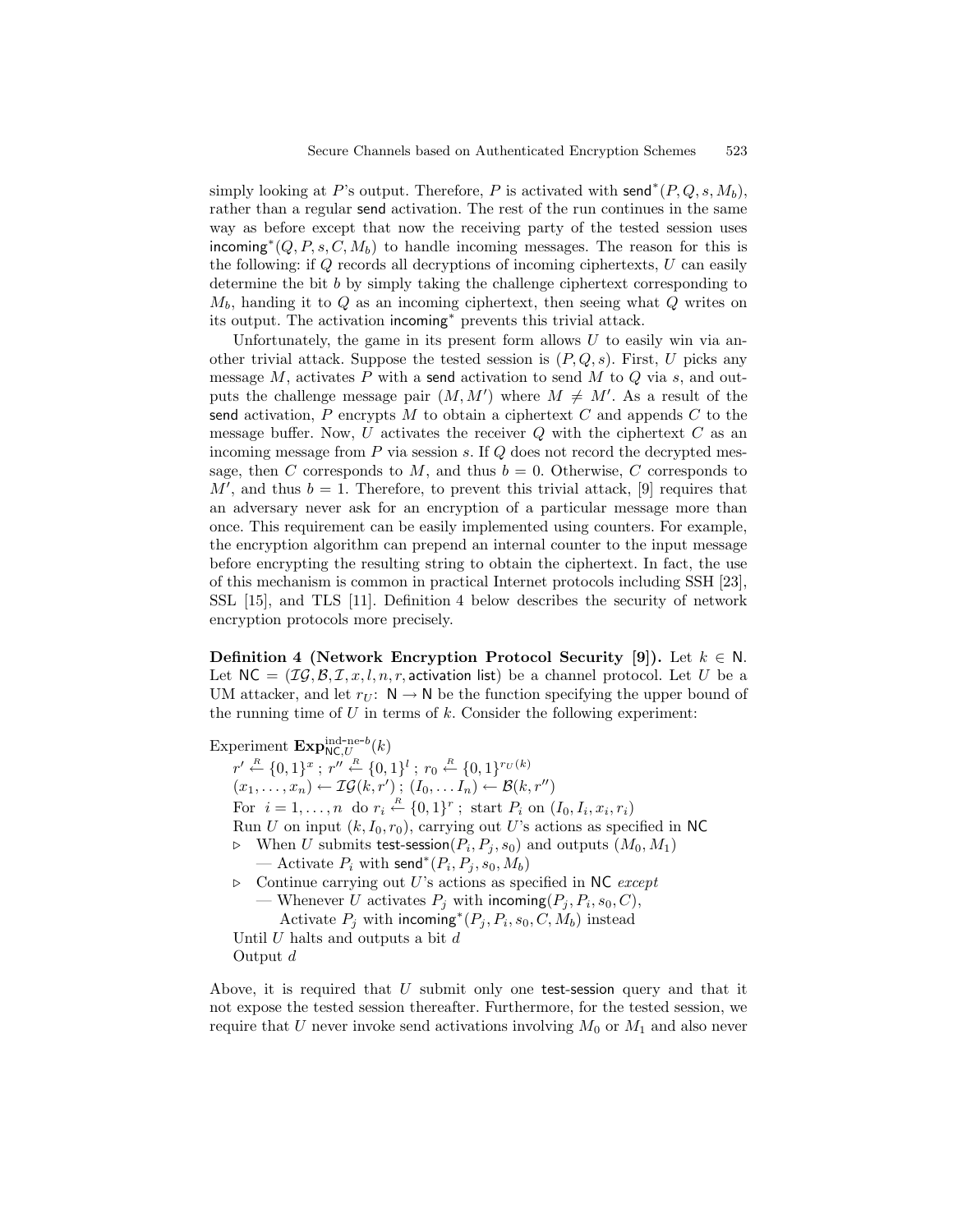invoke send activations involving a particular message more than once. We define the advantage of the adversary via

 $\mathbf{Adv}_{\mathsf{NC},U}^{\text{ind-ne}}(k) = \Pr[\mathbf{Exp}_{\mathsf{NC},U}^{\text{ind-ne-1}}(k) = 1] - \Pr[\mathbf{Exp}_{\mathsf{NC},U}^{\text{ind-ne-0}}(k) = 1]$ .

The channel protocol NC is said to be a secure encryption protocol in the UM if the function  $\mathbf{Adv}_{\mathsf{NC},U}^{\text{ind-ne}}(\cdot)$  is negligible for any UM adversary U whose timecomplexity is polynomial in  $k$ .

### 2.3 From KE and Authenticated Encryption Schemes to Channel Protocols

In [9], Canetti and Krawczyk use a template by which one can describe how a KE protocol and an authenticated encryption scheme can be used as building blocks for a channel protocol. We define a transform based on this template.

Construction 5 (Transform [9]). Let  $\pi = (\mathcal{IG}, \mathcal{B}, \mathcal{I}, x, l, n, r, \text{activation list})$ be a KE protocol, and let  $A\mathcal{E} = (\mathcal{K}, \mathcal{E}, \mathcal{D})$  be an authenticated encryption scheme. We associate with  $\pi$  and  $\mathcal{AE}$  a channel protocol  $\mathsf{NAE} = \mathsf{NetAE}(\pi, \mathcal{AE}) =$  $(\mathcal{IG}, \mathcal{B}, \mathcal{I}, x, l, n, r,$  alist) where alist contains the activations in activation list together with the following activations.

- 1. establish-session $(P_i, P_j, s, role)$ : This triggers a KE-session under  $\pi$  within  $P_i$ with partner  $P_j$ , session ID s, and  $role \in \{$ initiator, responder $\}$ . If the KEsession completes,  $P_i$  records in its local output the entry "established session s with  $P_j$ " and the generated session key marked as "secret." Otherwise, no action is taken.
- 2. expire-session $(P_i, P_j, s)$ : If the session  $(P_i, P_j, s)$  exists at  $P_i$ , the party  $P_i$ marks the session as expired and erases the session key. Then,  $P_i$  records in its local output "expired session s with  $P_j$ ". Otherwise, no action is taken.
- 3. send $(P_i, P_j, s, M)$ : The party  $P_i$  checks that the session  $(P_i, P_j, s)$  has been completed and not expired. If so, it computes  $C \stackrel{R}{\leftarrow} \mathcal{E}_K(M)$  using the corresponding session key K, puts  $(P_i, P_j, s, C)$  in the message buffer  $\mathcal{M}$ , and records "sent M to  $P_j$  within session s" in the local output. Otherwise, no action is taken.
- 4. incoming  $(P_j, P_i, s, C)$ : The party  $P_j$  checks that the session  $(P_i, P_j, s)$  has been completed and not expired. If so, it computes  $M \leftarrow \mathcal{D}_K(C)$  under the corresponding session key K. If  $M \neq \bot$ , then  $P_j$  records "received M from  $P_i$  within session s". Otherwise, no action is taken.

# 3 Simple Characterizations of Authenticated Encryption Schemes for Secure Channels

We propose two new security notions for authenticated encryption schemes: SINT-PTXT (for strong integrity of plaintexts) and IND-CCVA (for indistinguishability against chosen-ciphertext attacks with verification). The goal is to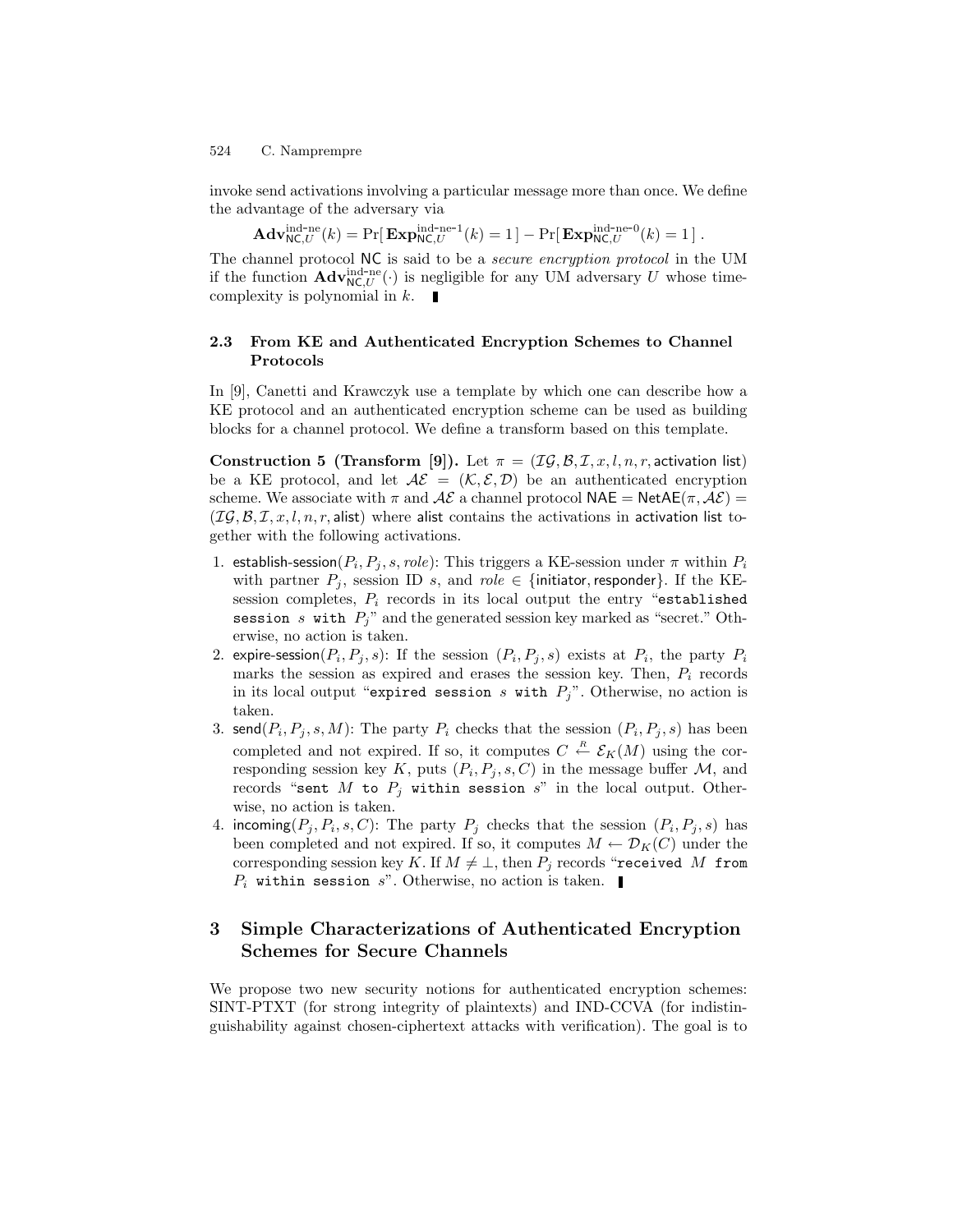capture the necessary and sufficient properties of the authenticated encryption scheme such that, once the transform per Construction 5 is applied to the scheme and a KE protocol, the resulting channel protocol is a secure channel, assuming that the KE protocol "securely implements" the key generation algorithm of the authenticated encryption scheme. We postpone a precise definition of the term in quotes to Section 4. In what follows, we use  $x \stackrel{R}{\leftarrow} f(y)$  to denote the process of running a possibly randomized algorithm  $f$  on an input  $y$  and assigning the result to x. If A is a program,  $A \Leftarrow x$  means "return x to A." The timecomplexity referred to in our definitions is the worst case total execution time of the entire experiment, plus the size of the code of the adversary, in some fixed RAM model of computation. Also, oracles corresponding to stateful algorithms maintain their states across invocations.

First, we capture the notion of a secure authentication protocol with SINT-PTXT. Recall that a protocol is considered a secure authentication protocol if it emulates the SMT protocol in the UM where SMT is an ideal session-based message transmission protocol. Under the SMT protocol in the AM, when a party sends a message  $M$  to another party, the message  $M$  is simply put on the buffer. Since the adversary is operating in the AM, it can drop messages but cannot modify or inject messages. Therefore, a secure authentication protocol must ensure that each sent message is received at most once (i.e., replay attacks are unsuccessful), and that its contents are left intact.

We define the SINT-PTXT notion in Definition 6. An adversary is given access to an encryption oracle and a decryption oracle. This captures its ability to obtain encryption and decryption of messages and ciphertexts of its choice. We use a multiset, denoted  $T$  below, to keep track of messages that have been sent but not yet received. Whenever a message is received, it is removed from the multiset. If an adversary is able to submit a query to the decryption oracle that results in a message that is not in the multiset  $T$ , i.e., the message is not one of those waiting to be received, then it wins.

**Definition 6 (SINT-PTXT).** Let  $A\mathcal{E} = (\mathcal{K}, \mathcal{E}, \mathcal{D})$  be an authenticated encryption scheme. Let  $k \in \mathbb{N}$ . Let A be an adversary with access to two oracles. Consider the following experiment.

```
Experiment \text{Exp}_{\mathcal{AE},A}^{\text{sint-ptxt}}(k)K \stackrel{R}{\leftarrow} \mathcal{K}(k); T \leftarrow \emptyset // T is a multiset
Run A^{\mathcal{E}_K(\cdot), \mathcal{D}_K(\cdot)}(k)Reply to \mathcal{E}_K(M) as follows:
            C \stackrel{R}{\leftarrow} \mathcal{E}_K(M); T \leftarrow T \cup \{M\}; A \leftarrow CReply to \mathcal{D}_K(C) as follows:
            M \leftarrow \mathcal{D}_K(C)If M = \perp Then A \Leftarrow MElse If M \in T Then T \leftarrow T - \{M\}; A \leftarrow MElse return 1
Until A halts
Return 0
```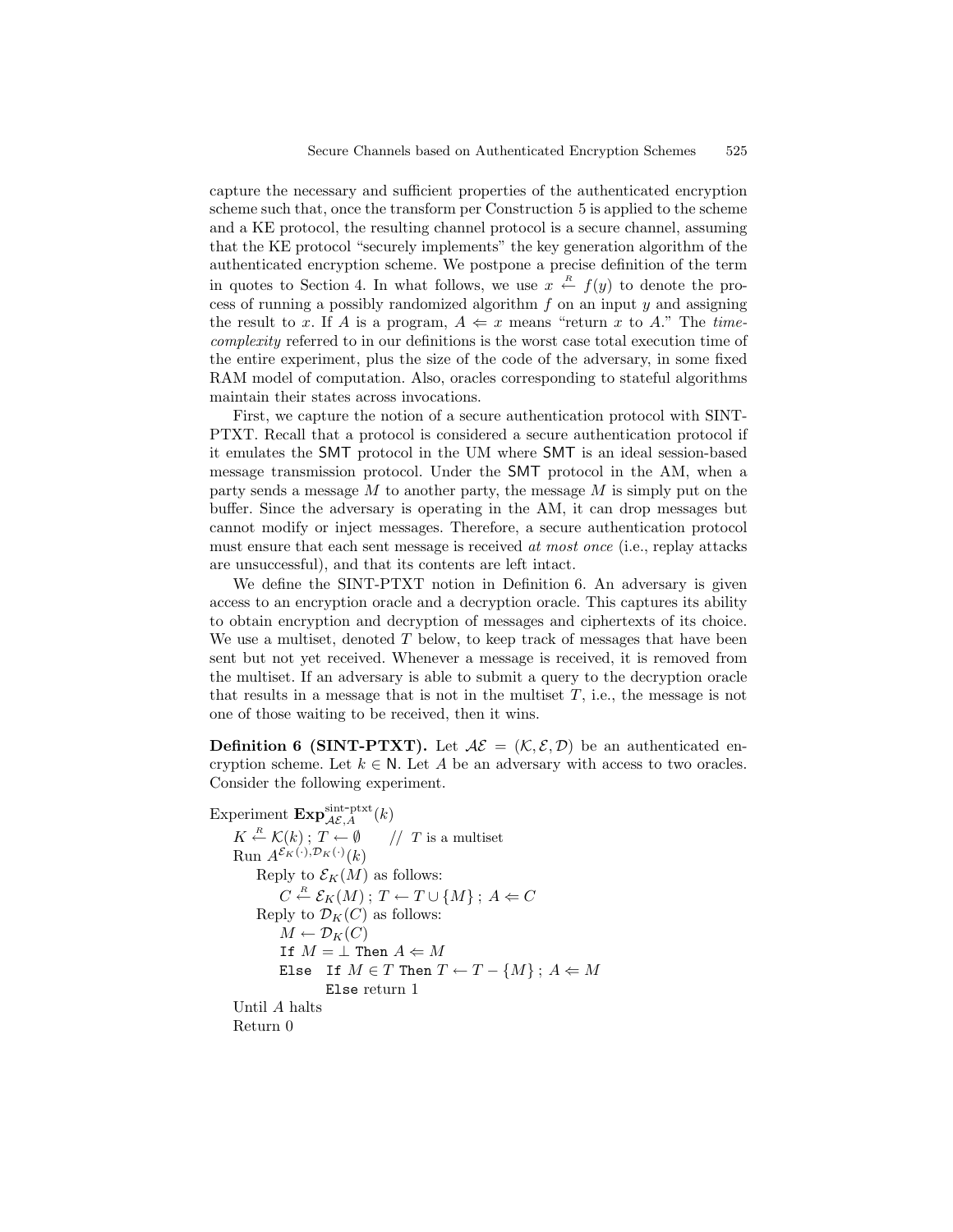We define the advantage of the adversary via

$$
\mathbf{Adv}_{\mathcal{AE},A}^{\text{sint-ptxt}}(k) = \Pr[\mathbf{Exp}_{\mathcal{AE},A}^{\text{sint-ptxt}}(k) = 1].
$$

The scheme  $A\mathcal{E}$  is said to be *SINT-PTXT secure* if the function  $\mathbf{Adv}_{\mathcal{A}\mathcal{E},A}^{\text{sint-ptxt}}(\cdot)$ is negligible for any adversary A whose time-complexity is polynomial in  $k$ .

Now, we capture the notion of a secure encryption protocol. To capture an adversary's ability to obtain encryption and decryption of messages and ciphertexts of its choice, we give it access to an encryption oracle  $\mathcal{E}_K(\cdot)$  and a decryption oracle  $\mathcal{D}_K(\cdot)$ . The definition follows that of [9] closely and straightforwardly. Let  $b \in \{0,1\}$ . Recall that, in the definition of secure encryption protocol per [9], once the adversary outputs a challenge message pair  $(M_0, M_1)$ , the receiver of the tested session does not record the decrypted message if it is equal to the secret message  $M_b$ . Therefore, we capture this through an oracle denoted by  $\mathcal{D}_K(\cdot, M_b)$ . This oracle is the same as the standard decryption oracle  $\mathcal{D}_K(\cdot)$  except the following. If a given ciphertext decrypts to  $M_b$ , then the oracle  $\mathcal{D}_K(\cdot, M_b)$  returns a special symbol  $\pm$ . Otherwise, it returns the decrypted message. Additionally, since an adversary in the definition per [9] cannot obtain encryptions of a particular message more than once, we also impose the same restriction on the adversary in our experiment.

**Definition 7 (IND-CCVA).** Let  $\mathcal{AE} = (\mathcal{K}, \mathcal{E}, \mathcal{D})$  be an authenticated encryption scheme. Let  $b \in \{0,1\}$  and  $k \in \mathbb{N}$ . Let A be an adversary that has access to three oracles. Consider the following experiment.

Experiment  $\mathbf{Exp}_{\mathcal{AE},A}^{\text{ind-ccva-}b}(k)$  $K \stackrel{R}{\leftarrow} \mathcal{K}(k)$  $(M_0, M_1, st) \leftarrow A^{\mathcal{E}_K(\cdot), \mathcal{D}_K(\cdot)}(k, \text{find})$  $C \stackrel{R}{\leftarrow} \mathcal{E}_K(M_b)$  $d \leftarrow A^{\mathcal{E}_K(\cdot), \mathcal{D}_K(\cdot, M_b)}(k, \textsf{guess}, C, st)$ Return d

The computation  $\mathcal{E}_K(M_b)$  above is a call to the encryption oracle. Also, the oracle  $\mathcal{D}_K(\cdot, M_b)$  shares states with (i.e., is initialized with the current states of)  $\mathcal{D}_K(\cdot)$  if any. Furthermore, we require that A never query  $\mathcal{E}_K(\cdot)$  on  $M_0$  or  $M_1$ and also never query  $\mathcal{E}_K(\cdot)$  on a particular message more than once. We define the advantage of the adversary via

$$
\mathbf{Adv}_{\mathcal{AE},A}^{\text{ind-ccva}}(k) = \Pr[\mathbf{Exp}_{\mathcal{AE},A}^{\text{ind-ccva-1}}(k) = 1] - \Pr[\mathbf{Exp}_{\mathcal{AE},A}^{\text{ind-ccva-0}}(k) = 1].
$$

The scheme  $A\mathcal{E}$  is said to be *IND-CCVA secure* if the function  $\mathbf{Adv}_{\mathcal{A}\mathcal{E},A}^{\text{ind-ccva}}(\cdot)$  is negligible for any adversary A whose time-complexity is polynomial in  $k$ .

# 4 SINT-PTXT and IND-CCVA are Necessary and Sufficient

Our results use Definition 8 below. It describes how a key generation algorithm of an authenticated encryption scheme should relate to a KE protocol of a channel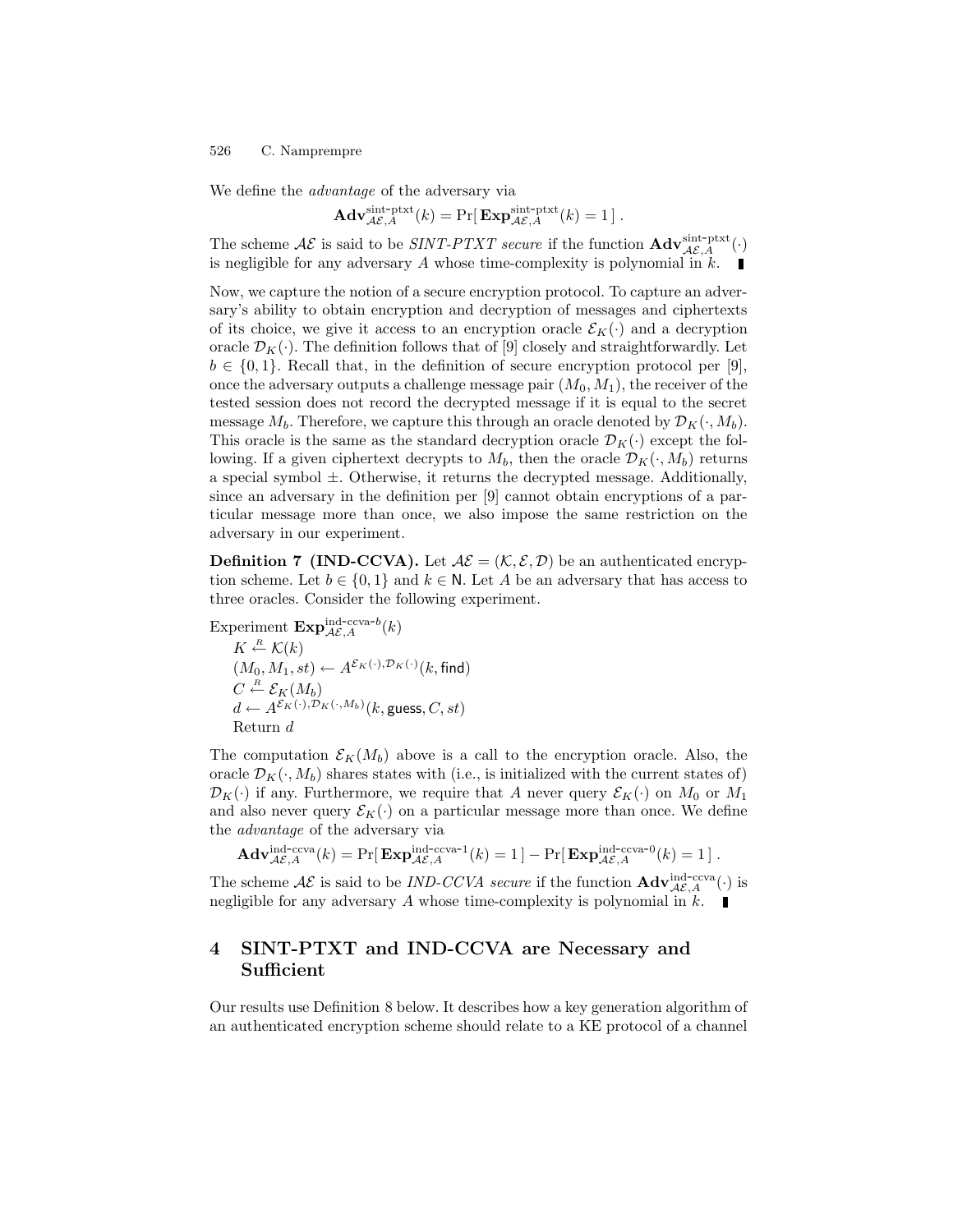protocol based on the authenticated encryption scheme. In particular, the KE protocol should "implement" the key generation algorithm, meaning that two parties that have completed the KE protocol with each other should end up with the same key which in turn should be drawn from the distribution generated by the key generation algorithm. The definition, which is adapted from [9], captures this property more precisely via the following game. Let  $k \in \mathbb{N}$  be the security parameter. Let  $\Pi$  be a session-based message-driven protocol that includes a KE protocol  $\pi$  as a sub-protocol, and let U be a UM adversary running against  $\Pi$ . The adversary U can carry out actions specified in  $\Pi$  plus one additional activation, namely a test-session-key query, against at most one unexpired and unexposed session  $s$  whose KE portion is completed. From this point on,  $U$ is not allowed to expose the tested session. Once  $U$  perform a test-session-key query, a bit b is chosen at random. If  $b = 0$ , then U receives the session key for s. Otherwise, it receives a value  $r \stackrel{R}{\leftarrow} \mathcal{K}(k)$ . The adversary wins if it correctly guesses the bit b.

Definition 8 (Securely Implementing a Key Generation Algorithm via a Key Exchange Protocol.). Let  $k \in \mathbb{N}$  be the security parameter. A KE protocol  $\pi$  is said to *securely implement* a key generation algorithm  $\mathcal K$  in the UM during the run of a protocol if, for any adversary  $U$  in the UM,

- When an uncorrupted party completes  $\pi$  with another uncorrupted party, they both arrive at the same session key, AND
- $-$  U wins the game above with probability no more than  $1/2$  plus a negligible function of  $k$ .

We present our main results here. They state that, respectively, SINT-PTXT and IND-CCVA are necessary and sufficient for the notions of network authentication and network encryption of Canetti and Krawczyk [9]. We present the theorems and their proof ideas below. The full proofs in detail are in the full version of this paper [21]. For brevity, we write  $\overline{X} \stackrel{s}{\approx} Y$  when the ensembles X and Y are statistically indistinguishable. Note that statistical indistinguishability implies computational indistinguishability.

Theorem 9 (Given a secure KE, SINT-PTXT  $\Leftrightarrow$  Secure Authentication Protocol). Let  $A\mathcal{E} = (\mathcal{K}, \mathcal{E}, \mathcal{D})$  be an authenticated encryption scheme, and let  $\pi$  be a KE protocol. Let  $NAE = NetAE(\pi, \mathcal{AE})$  be the associated channel protocol as per Construction 5. Suppose that  $\pi$  securely implements K in the UM during the run of NAE. Then,  $A\mathcal{E}$  is SINT-PTXT secure if and only if NAE is a secure authentication protocol.

We sketch the proof for each direction of the "if and only if," assuming throughout that  $\pi$  securely implements K. For the "if" direction, we show that if  $A\mathcal{E}$  is SINT-PTXT, then given any UM adversary  $U$  against NAE, we can construct an AM adversary A against SMT such that  $\text{AUTH}_{\text{SMT},A} \stackrel{s}{\approx} \text{UNAUTH}_{\text{NAE},U}$ . The crux of this proof is essentially the same as that of Theorem 12 of [9], and thus, we do not discuss it further.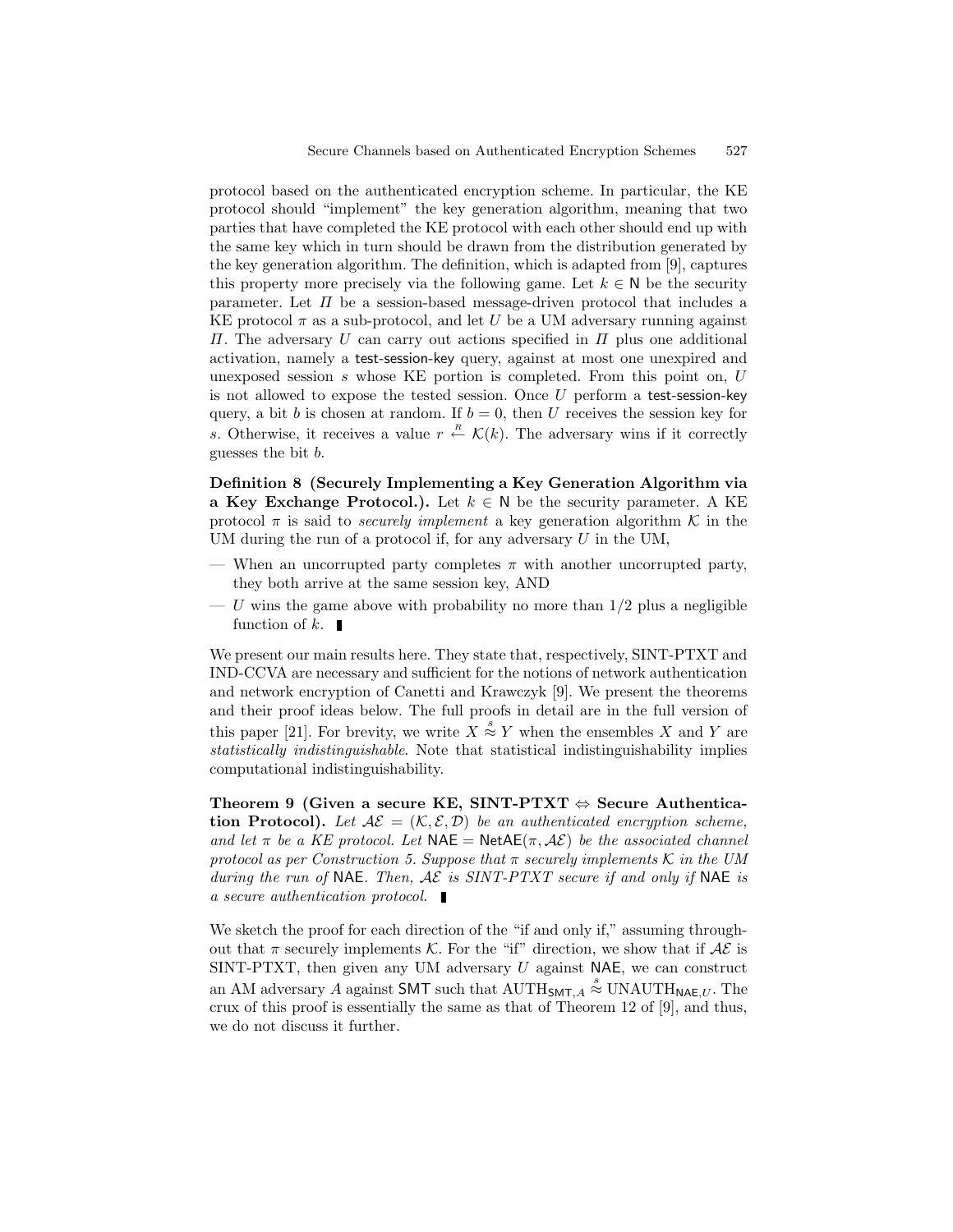For the "only if" direction, we show that, given any sint-ptxt adversary F against  $A\mathcal{E}$ , we can construct a UM adversary U against NAE such that, for any AM adversary A against SMT,  $\text{AUTH}_{\text{SMT},A} \overset{\text{\$}}{\not\approx} \text{UNAUTH}_{\text{NAE},U}$  as follows. The adversary U starts two parties  $P_1$  and  $P_2$ . Then, it activates  $P_1$  with establish-session( $P_1, P_2, s$ , initiator) and runs F. Whenever F submits an encryption query  $\mathcal{E}_K(M)$ , the adversary U activates the party  $P_1$  with send $(P_1, P_2, M, s)$ . Similarly, whenever F submits a decryption query  $\mathcal{D}_K(C)$ , the adversary U activates the party  $P_2$  with incoming( $P_2, P_1, C, s$ ). Recall that a successful sint-ptxt adversary  $F$  can essentially replay a message or forge a ciphertext the decrypts to a previously-unseen message. Since such actions are not allowed in the AM, there can be no AM adversaries that can generate the global output that is statistically indistinguishable from that generated by U.

Theorem 10 (Given a secure KE, IND-CCVA  $\Leftrightarrow$  Secure Encryption **Protocol).** Let  $A\mathcal{E} = (\mathcal{K}, \mathcal{E}, \mathcal{D})$  be an authenticated encryption scheme, and let  $\pi$  be a KE protocol. Let  $NAE = NetAE(\pi, \mathcal{AE})$  be the associated channel protocol as per Construction 5. Suppose that  $\pi$  securely implements K in the UM during the run of NAE. Then,  $A\mathcal{E}$  is IND-CCVA secure if and only if NAE is a secure encryption protocol.

We sketch the proof for each direction of the "if and only if," assuming throughout that  $\pi$  securely implements K. For the "if" direction, we show that, given any ind-ne adversary U against NAE, we can construct an ind-ccva adversary A against  $A\mathcal{E}$  such that A's success probability is no less than that of U divided by the total number of sessions established by  $U$  over its run. The adversary A simply simulates U as in the experiment  $\mathbf{Exp}_{\mathsf{NAE},U}^{\text{ind-ne-}b}(k)$  (where b is a bit) with one exception: during the find phase, A chooses a session at random and uses its oracles to encrypt and decrypt messages in this session. If U submits a test-session query on the chosen session and outputs a pair of test messages, A does too. (Otherwise, A aborts.) Then, A enters its guess phase and continues the simulation exactly as before. It halts and outputs what U outputs. Since  $\pi$ securely implements  $K$ , the adversary A correctly simulates U. Thus, it succeeds if  $U$  does.

For the "only if" direction, we show that, given any ind-ccva adversary  $A$ against  $A\mathcal{E}$ , we can construct an ind-ne adversary U against NAE such that U's success probability is no less than that of  $U$  using a similar technique as before:  $U$ establishes a session between two parties, then runs A, answering its encryption and decryption queries by making send and incoming activations respectively for the session. Finally, U halts and outputs what A outputs. Since  $\pi$  securely implements  $K$ , the adversary U correctly simulates A. Thus, it succeeds if A does.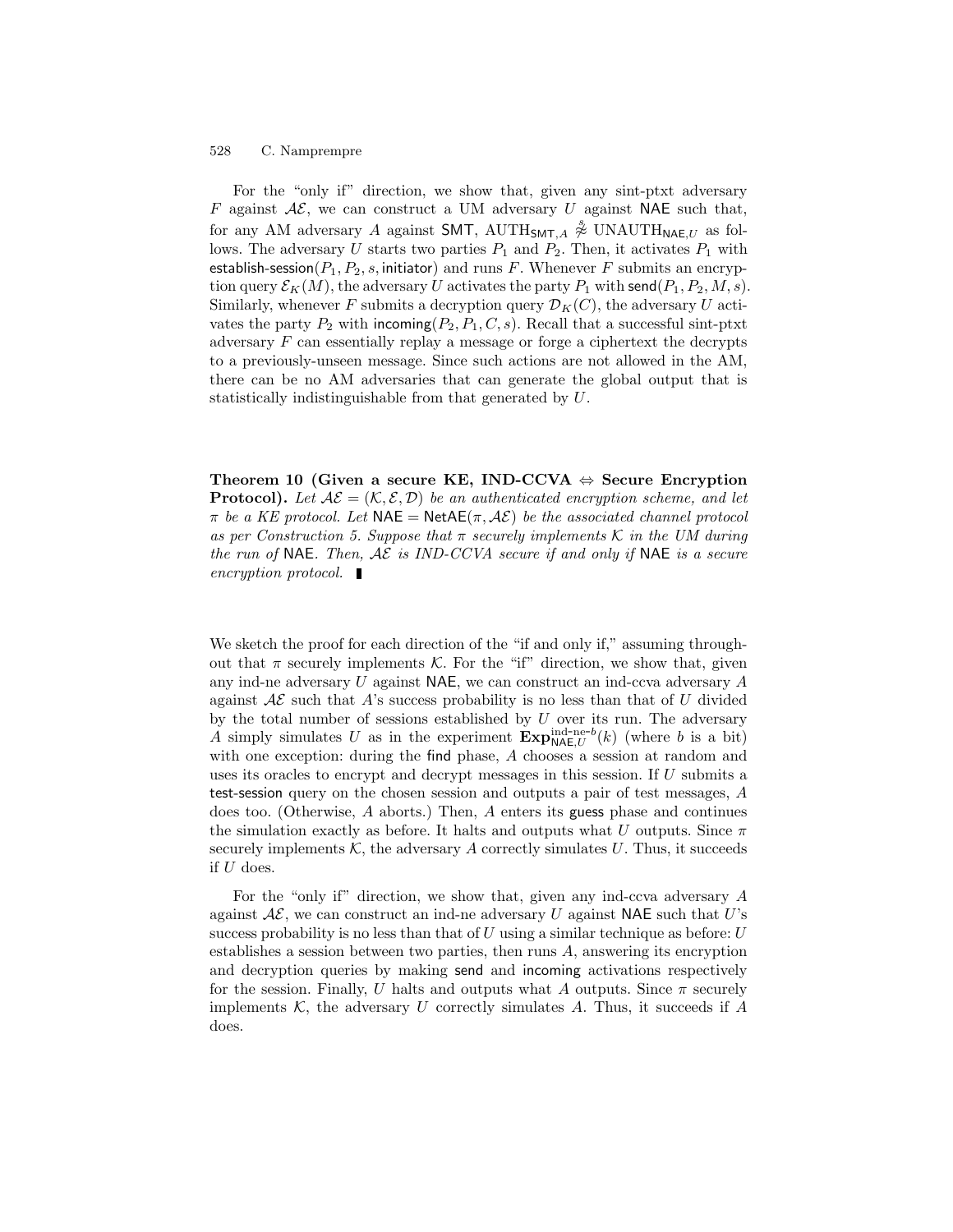# 5 Understanding Secure Channels through SINT-PTXT and IND-CCVA

We explore the new notions by taking the standard approach of relating them to familiar notions. Since the two notions are necessary and sufficient for secure channels, the knowledge we gain from this exercise is applicable to secure channels as well. In our comparisons, we use the following terminology. Suppose X and Y are security notions. We say that X implies Y if any scheme secure under X is secure under Y. We say that X does not imply Y if there exists an encryption scheme that is secure under  $X$  but is insecure under  $Y$ . We say that A is equivalent to B if A implies B and vice versa. We say that X is strictly stronger than Y if X implies Y but Y does not imply X. Finally, we say that X and Y are incomparable if X does not imply Y and if Y does not imply X.

In this section, we discuss relations among notions of symmetric encryption as summarized in Figure 1. Our strategy for showing that  $X$  implies  $Y$  is the standard reduction approach: given an adversary that successfully breaks the scheme under the notion  $Y$ , construct an adversary that successfully breaks the scheme under the notion  $X$ . To show that  $X$  does not imply  $Y$ , we start with a scheme secure under  $X$ , then modify it to obtain a scheme that remains secure under  $X$  but is insecure under  $Y$ .



Fig. 1. Relations among notions of symmetric encryption: An arrow from a notion  $X$  to a notion  $Y$  denotes that  $X$  is *strictly stronger* than  $Y$ . A dashed line between a notion  $X$  and a notion  $Y$  denotes that the two notions are *incomparable*. The relations established in other papers are annotated with the corresponding citations. For simplicity, only interesting relations are shown here. We emphasize that the existing notions in this figure (those in unshadowed frames) are variants of the standard notions in the literature. In particular, the oracles here maintain states across invocations.

The standard privacy notions we consider here are indistinguishability under chosen-plaintext and adaptive chosen-ciphertext attacks (IND-CPA and IND-CCA). The original definitions of these notions were in the asymmetric setting [17, 16, 13, 22] but can be "lifted" to the symmetric setting using the encryption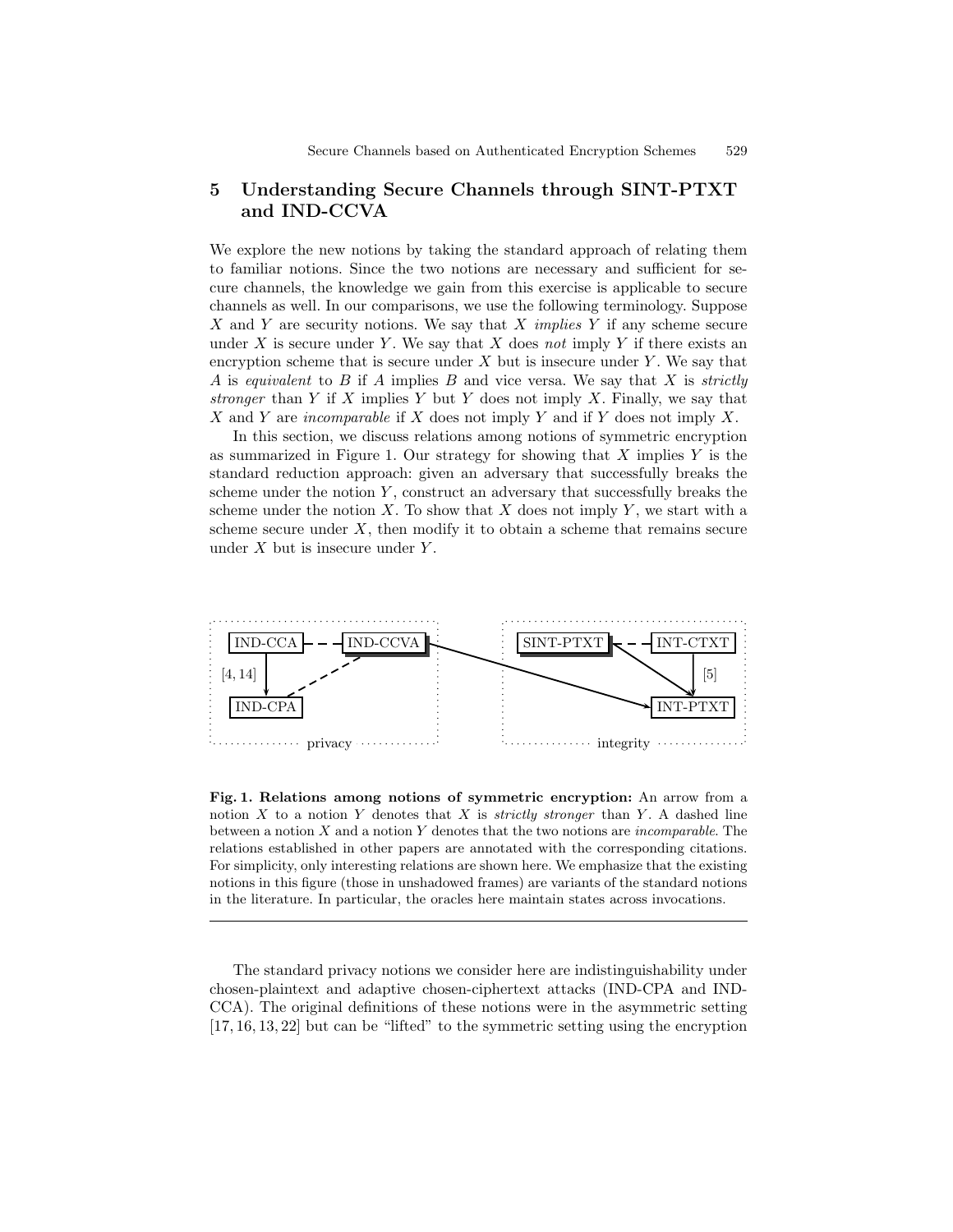oracle based template of [3]. We use the "find-then-guess" definitions per [3] throughout our discussions here. In particular, for both notions, an adversary A plays a game in which it is to "find" a pair of challenge messages  $(M_0, M_1)$ , obtain the ciphertext corresponding to the encryption of one of the challenge messages, and then "guess" a bit indicating to which challenge message the ciphertext corresponds. For IND-CPA, A is given access to an encryption oracle throughout the game. For IND-CCA, A is given access to both an encryption oracle and a decryption oracle throughout the game. (This notion is also known as IND-CCA2 [4].)

The integrity notions considered here are integrity of plaintexts [5] and integrity of ciphertexts  $[7, 19, 5]$ . An adversary attacking a scheme under these notions is given access to two oracles: a standard encryption oracle and a verification oracle— an oracle that returns a bit indicating whether the given ciphertext is valid, i.e., whether it decrypts to ⊥. An adversary succeeds in breaking a scheme under the INT-PTXT notion if it can forge a ciphertext that decrypts to a "new" message, i.e., a message that has not been submitted to the encryption oracle before. Similarly, it succeeds in breaking a scheme under the INT-CTXT notion if it can forge a "new" and valid ciphertext, i.e., a valid ciphertext that has not been returned by the encryption oracle.

Strictly speaking, the original definitions of the existing security notions considered here, namely IND-CPA, IND-CCA, INT-PTXT and INT-CTXT, do not explicitly deal with encryption schemes with stateful decryption algorithms. Therefore, to compare them to our proposed notions, namely IND-CCVA and SINT-PTXT, we make one small modification to existing definitions. Specifically, we allow each oracle used in the definitions to maintain states across invocations. It is easy to see that, this modification notwithstanding, the relations among existing notions shown in [4] and [5] remain the same. It is also easy to see that any schemes secure under the original definitions are secure under the definitions with this modification. Henceforth, we use the original names to refer to the modified definitions.

We provide the justifications of the relations in the full version of this paper [21]. We briefly discuss the relations shown in Figure 1 here. First, we comment that, as Figure 1 shows, SINT-PTXT is reasonably strong: it implies INT-PTXT but not the stronger notion of INT-CTXT. Also, an integrity notion, specifically INT-PTXT, turns out to be necessary for IND-CCVA, a privacy notion.

Being a necessary and sufficient characterization of secure encryption protocol of [9], IND-CCVA is not meant to constitute a complete security measure on its own. Rather, it guarantees secrecy only in conjunction with additional mechanisms that guarantee uniqueness of messages. Consequently, it may be surprising at first glance that IND-CCVA emerges as a notion that is incomparable to both IND-CPA and IND-CCA. In particular, IND-CCVA does not imply even a weak notion of privacy such as IND-CPA. Moreover, the proof of this relation can be easily extended to show that a channel protocol does not provide the stateful variant of semantic security either. (See the full version of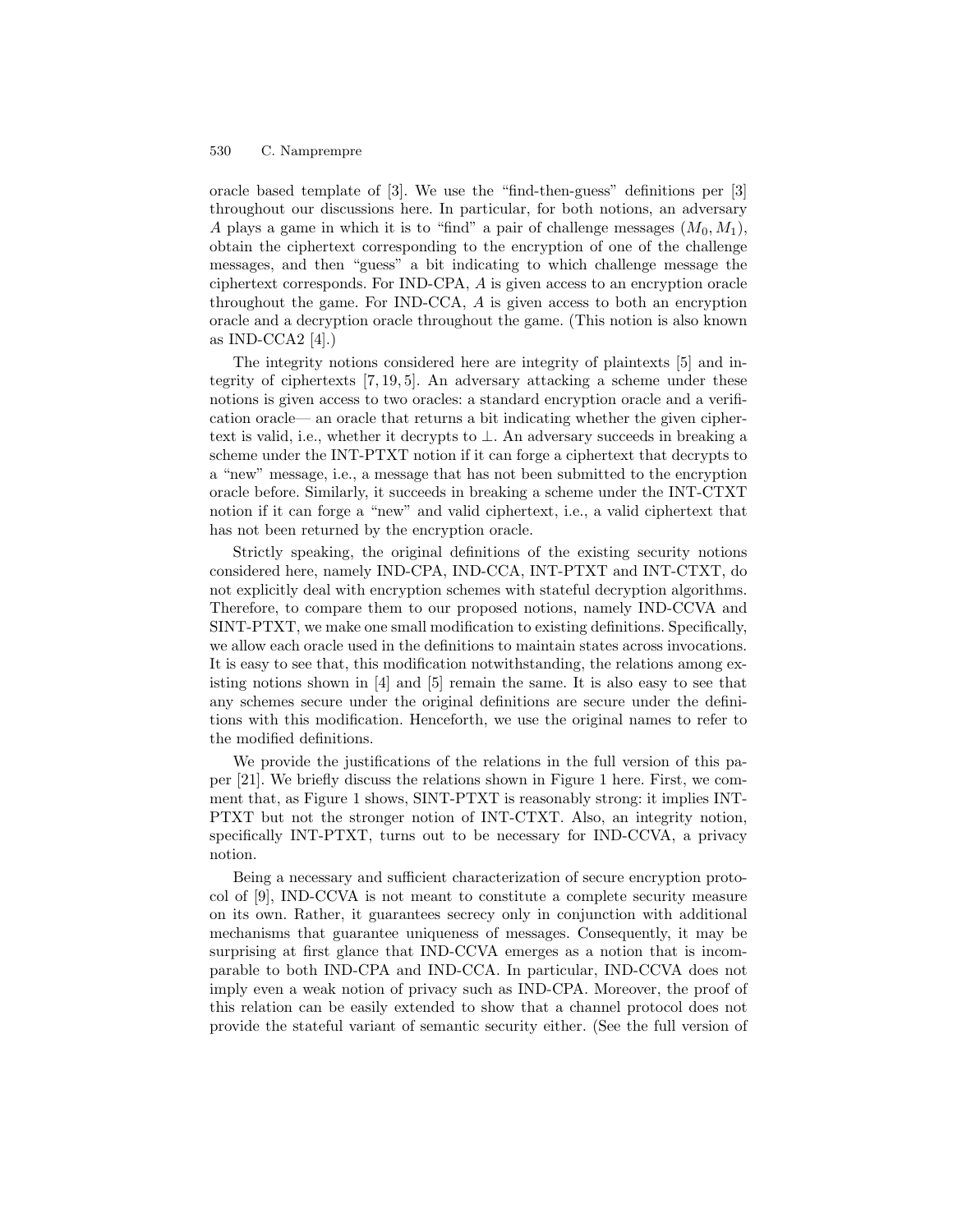this paper [21] for details.) The unfortunate implication here is that channel protocols proven secure as an encryption protocol may in fact leak information. This is a rather unexpected result since one would naturally assume that a secure encryption protocol should protect privacy of transmitted information. On the other hand, it is also arguably simply a technical issue that does not arise in many cases in practice. As pointed out in [9], if one can ensure that all messages are unique, then one can obtain security. One way to ensure uniqueness of messages is to simply prepend unique message IDs to all messages and to verify them when ciphertexts are received. In fact, many Internet protocols in use today (e.g., SSH, SSL, and TLS) already do so: they include in every packet a sequence number maintained internally by the communicating parties [15, 11, 23].

## Acknowledgments

I thank Mihir Bellare for his guidance and advice throughout the research and writing process for this paper. I also thank Ran Canetti and Hugo Krawczyk for their insights and comments especially regarding the notion of secure channels. Finally, I thank Tadayoshi Kohno, Bogdan Warinschi, and Alexandra Boldyreva for their helpful comments on earlier versions of this draft. The author is supported in part by a 1996 Packard Foundation Fellowship in Science and Engineering and NSF CAREER Award CCR-9624439.

## References

- 1. R. Atkinson. Security architecture for the Internet protocol. RFC 1825, 1995.
- 2. M. Bellare, R. Canetti, and H. Krawczyk. Modular approach to the design and analysis of key exchange protocols. In Proc. of the 30th ACM STOC, pages 419– 428, New York, NY, May 23–26 1998. ACM Press.
- 3. M. Bellare, A. Desai, E. Jokipii, and P. Rogaway. A concrete security treatment of symmetric encryption. In Proc. of the 38th FOCS, pages 394–403. IEEE Computer Society Press, 1997.
- 4. M. Bellare, A. Desai, D. Pointcheval, and P. Rogaway. Relations among notions of security for public-key encryption schemes. In H. Krawczyk, editor, CRYPTO '98, volume 1462 of LNCS, pages 26–45. Springer-Verlag, August 1998.
- 5. M. Bellare and C. Namprempre. Authenticated encryption: Relations among notions and analysis of the generic composition paradigm. In T. Okamoto, editor, ASIACRYPT 2000, volume 1976 of LNCS, pages 531–545. Springer-Verlag, December 2000.
- 6. M. Bellare and P. Rogaway. Entity authentication and key distribution. In Y. Desmedt, editor, CRYPTO '94, volume 839 of LNCS, pages 232-249. Springer-Verlag, 1994.
- 7. M. Bellare and P. Rogaway. Encode-then-encipher encryption: How to exploit nonces or redundancy in plaintexts for efficient cryptography. In T. Okamoto, editor, ASIACRYPT 2000, volume 1976 of LNCS, pages 317–330. Springer-Verlag, December 2000.